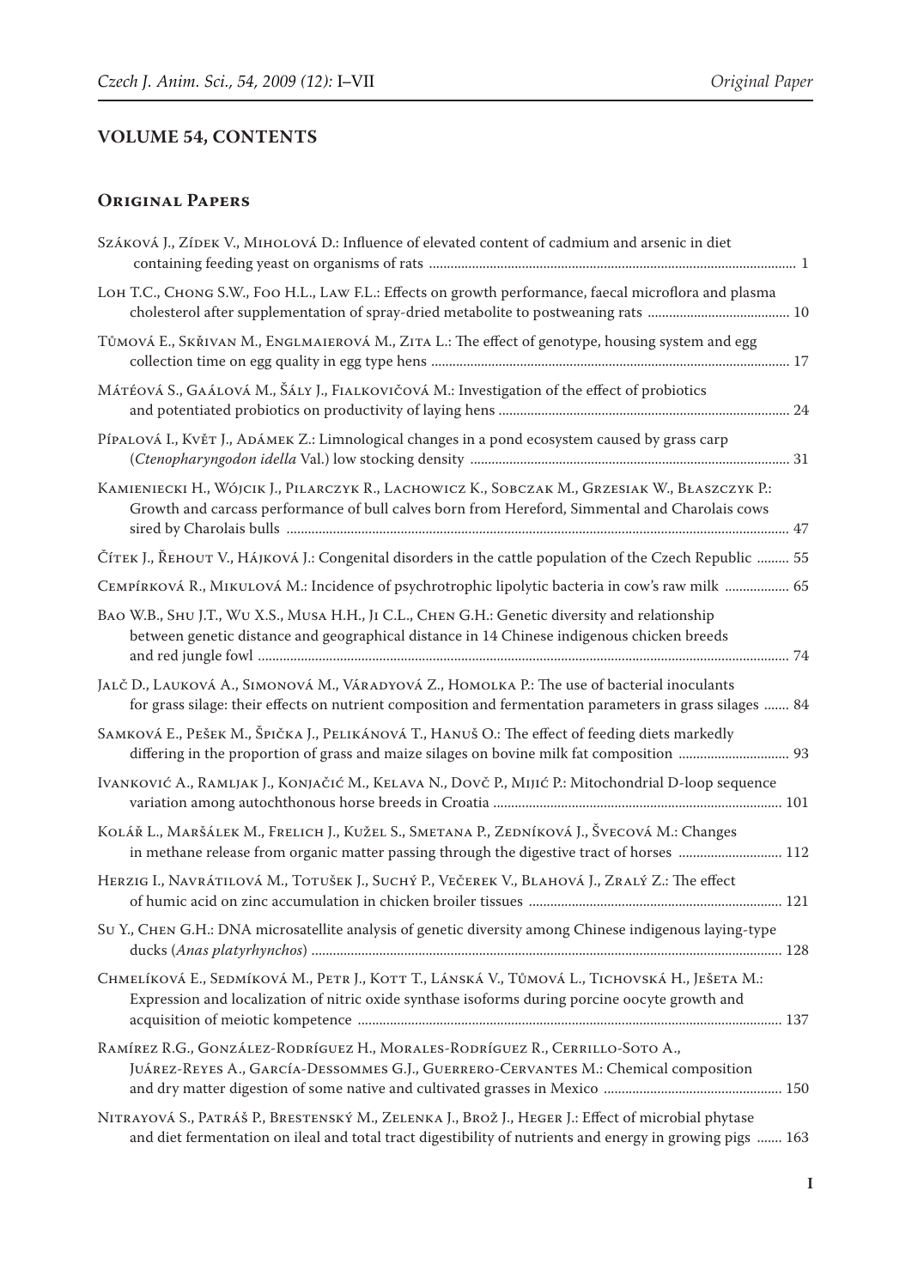| WOJCIK A., MITUNIEWICZ T., IWANCZUK-CZERNIK K., SOWINSKA J., WITKOWSKA D., CHORAZY L.:<br>Contents of macro- and microelements in blood serum and breast muscle of broiler chickens                           |  |
|---------------------------------------------------------------------------------------------------------------------------------------------------------------------------------------------------------------|--|
| OKULICZ M., HERTIG I., CHICHŁOWSKA J.: Effects of indole-3-carbinol on metabolic parameters                                                                                                                   |  |
| ŘEHÁK D., RAJMON R., KUBEŠOVÁ M., ŠTÍPKOVÁ M., VOLEK J., JÍLEK F.: Relationships between milk<br>urea and production and fertility traits in Holstein dairy herds in the Czech Republic  193                  |  |
| VESELÝ A., KŘÍŽOVÁ L., TŘINÁCTÝ J., HADROVÁ S., NAVRÁTILOVÁ M., HERZIG I., FIŠERA M.: Changes<br>in fatty acid profile and iodine content in milk as influenced by the inclusion of extruded rapeseed         |  |
| SUN C., WANG L., JIANG D.F., ZHANG B.: Missense mutations in exon 2 of the porcine leptin receptor                                                                                                            |  |
| KVAPILÍK J., PŘIBYL J., RŮŽIČKA Z., ŘEHÁK D.: Results of pig carcass classification according to SEUROP                                                                                                       |  |
| JALČ D., ČERTÍK M., KUNDRÍKOVÁ K., KUBELKOVÁ P.: Effect of microbial oil and fish oil on rumen                                                                                                                |  |
| TŘINÁCTÝ J., KŘÍŽOVÁ L., RICHTER M., ČERNÝ V., ŘÍHA J.: Effect of rumen-protected methionine,<br>lysine or both on milk production and plasma amino acids of high-yielding dairy cows  239                    |  |
| KRUPOVÁ Z., HUBA J., DAŇO J., KRUPA E., ORAVCOVÁ M., PEŠKOVIČOVÁ D.: Economic weights of                                                                                                                      |  |
| NIWIŃSKA B.: Effect of carbohydrates in grass silage-based diets on in sacco ruminal degradability<br>of barley (Hordeum vulgare L. cv. Lomerit) grain ground to different particle sizes  260                |  |
| SIMON M., ANTALÍKOVÁ J., HOROVSKÁ Ľ., JANKOVIČOVÁ J., FÁBRYOVÁ K., HLUCHÝ S., CHRENEK P.,<br>TANČIN V.: Analysis of rabbit cell surface (CD) antigens by means of cross-reactive monoclonal                   |  |
| ASADI ALAMOUTI A., GHORBANI G.R., ALIKHANI M., RAHMANI H.R., TEIMOURI YANSARI A.,                                                                                                                             |  |
| SÜDEKUM K.H.: Effects of lucerne particle size and source of dietary carbohydrates on in situ degradation                                                                                                     |  |
| Коzák Р., Buřič M., KANTA J., KOUBA A., HAMR P., POLICAR T.: The effect of water temperature<br>on the number of moults and growth of juvenile signal crayfish <i>Pacifastacus leniusculus</i> Dana  286      |  |
| KREJČOVÁ T., PETR J., KREJČOVÁ M., KHEILOVÁ K.: Effects of cycloheximide or 6-dimethyl aminopurine<br>on the parthenogenetic activation of pig oocytes using pulsatile treatment with nitric oxide donor  293 |  |
| BOLADO-MARTÍNEZ E., ACEDO-FÉLIX E.: Differentiation of porcine wild-type lactobacilli strains,                                                                                                                |  |
| JANČÍK F., KOUKOLOVÁ V., KUBELKOVÁ P., ČERMÁK B.: Effects of grass species on ruminal degradability                                                                                                           |  |
| SUCHÝ P., STRAKOVÁ E., HERZIG I., STEINHAUSER L., KRÁLIK G., ZAPLETAL D.: Chemical composition                                                                                                                |  |
| WOLNICKI J., SIKORSKA J., KAMIŃSKI R.: Response of larval and juvenile rudd Scardinius                                                                                                                        |  |
| SZULC T., PAWELSKA-GÓRAL M., HAJDUK K.: Effect of wheat gluten and extracted, protected soybean<br>meal addition to the diet of cows with different beta-lactoglobulin genotypes on the composition           |  |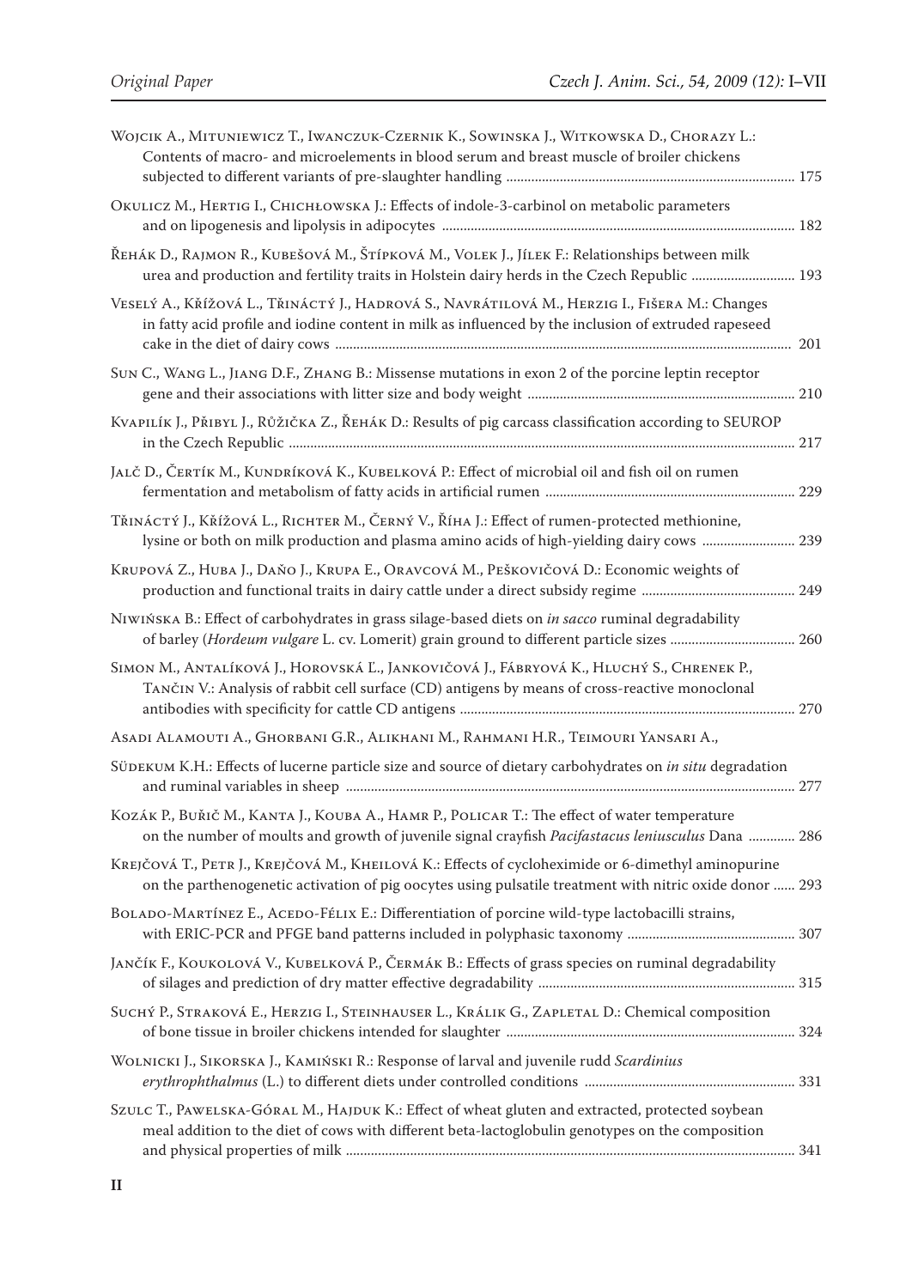| WOLF J., SMITAL J.: Effects in genetic evaluation for semen traits in Czech Large White and Czech                                                                                                                                                                                                              |  |
|----------------------------------------------------------------------------------------------------------------------------------------------------------------------------------------------------------------------------------------------------------------------------------------------------------------|--|
| VYKOUKALOVÁ Z., KNOLL A., ČEPICA S.: Porcine perilipin (PLIN) gene: Structure, polymorphism                                                                                                                                                                                                                    |  |
| HOUŠKA L.: The relationship between culling rate, herd structure and production efficiency in a pig                                                                                                                                                                                                            |  |
| POGÁNY SIMONOVÁ M., LAUKOVÁ A., CHRASTINOVÁ Ľ., STROMPFOVÁ V., FAIX Š., VASILKOVÁ Z.,<br>ONDRUŠKA Ľ., JURČÍK R., RAFAY J.: Enterococcus faecium CCM7420, bacteriocin PPB CCM7420                                                                                                                               |  |
| ZAVADILOVÁ L., NĚMCOVÁ E., ŠTÍPKOVÁ M., BOUŠKA J.: Relationships between longevity and                                                                                                                                                                                                                         |  |
| KUDRNA V., ILLEK J., MAROUNEK M., NGUYEN NGOC A.: Feeding ruminally protected methionine<br>to pre- and postpartum dairy cows: effect on milk performance, milk composition and blood                                                                                                                          |  |
| PIETRZAK-FIEĆKO R., TOMCZYŃSKI R., ŚWISTOWSKA A., BOREJSZO Z., KOKOSZKO E., SMOCZYŃSKA K.:                                                                                                                                                                                                                     |  |
| ERKENS T., ROHRER G.A., VAN ZEVEREN A., PEELMAN L.J.: SNP detection in the porcine PPARGC1A<br>promoter region and 3'UTR, and an association analysis in a Landrace-Duroc-Yorkshire population  408                                                                                                            |  |
| ČEŘOVSKÝ J., FRYDRYCHOVÁ S., LUSTYKOVÁ A., LIPENSKÝ J., ROZKOT M.: Semen characteristics of boars                                                                                                                                                                                                              |  |
| KOMPREJ A., GORJANC G., KOMPAN D., KOVAČ M.: Covariance components by a repeatability model                                                                                                                                                                                                                    |  |
| Hučko B., Bampidis V.A., Kodeš A., Christodoulou V., Mudřik Z., Poláková K., Plachý V.:<br>Rumen fermentation characteristics in pre-weaning calves receiving yeast culture supplements  435                                                                                                                   |  |
| ZRŮSTOVÁ J., KNOLL A., URBAN T., ČEPICA S.: The visfatin (NAMPT; PBEF1) gene polymorphisms<br>and associations with meat performance traits in three pig breeds kept in the Czech Republic  443                                                                                                                |  |
| TAO Y., HAN W., ZHANG M., ZHANG Y., FANG J., LIU J., ZHANG R., CHEN H., FANG F., TIAN N., HUO D.,<br>LIU Y., LI F., DING J., MADDOX-HYTTEL P., ZHANG X.: Production of Boer goat (Capra hircus) by<br>nuclear transfer of cultured and cryopreserved fibroblast cells into slaughterhouse-derived oocytes  448 |  |
| CHEN R.J., YANG Z.P., JI D.J., QU D.Y., LI Y.L., MAO Y.J., HUANG D.L.: Analysis of genetic polymorphism                                                                                                                                                                                                        |  |
| KUSZA S., GYARMATHY E., DUBRAVSKA J., NAGY I., JÁVOR A., KUKOVICS S.: Study of genetic differences                                                                                                                                                                                                             |  |
| DOLEŠOVÁ P., NITRAYOVÁ S., PATRÁŠ P., HEGER J.: Effect of essential and non-essential amino acid<br>effects of protein-free energy supplementation on blood metabolites, insulin and hepatic PEPCK                                                                                                             |  |
| ZHANG X.D., CHEN W.J., LI C.Y., LIU J.X.: Effects of protein-free energy supplementation on blood<br>metabolites, insulin and hepatic PEPCK gene expression in growing lambs offered rice straw-based                                                                                                          |  |
| LICHOVNÍKOVÁ M., JANDÁSEK J., JŮZL M., DRAČKOVÁ E.: The meat quality of layer males from free                                                                                                                                                                                                                  |  |
| SALES J.: The error associated with the prediction of digestible protein contents of fish diets from                                                                                                                                                                                                           |  |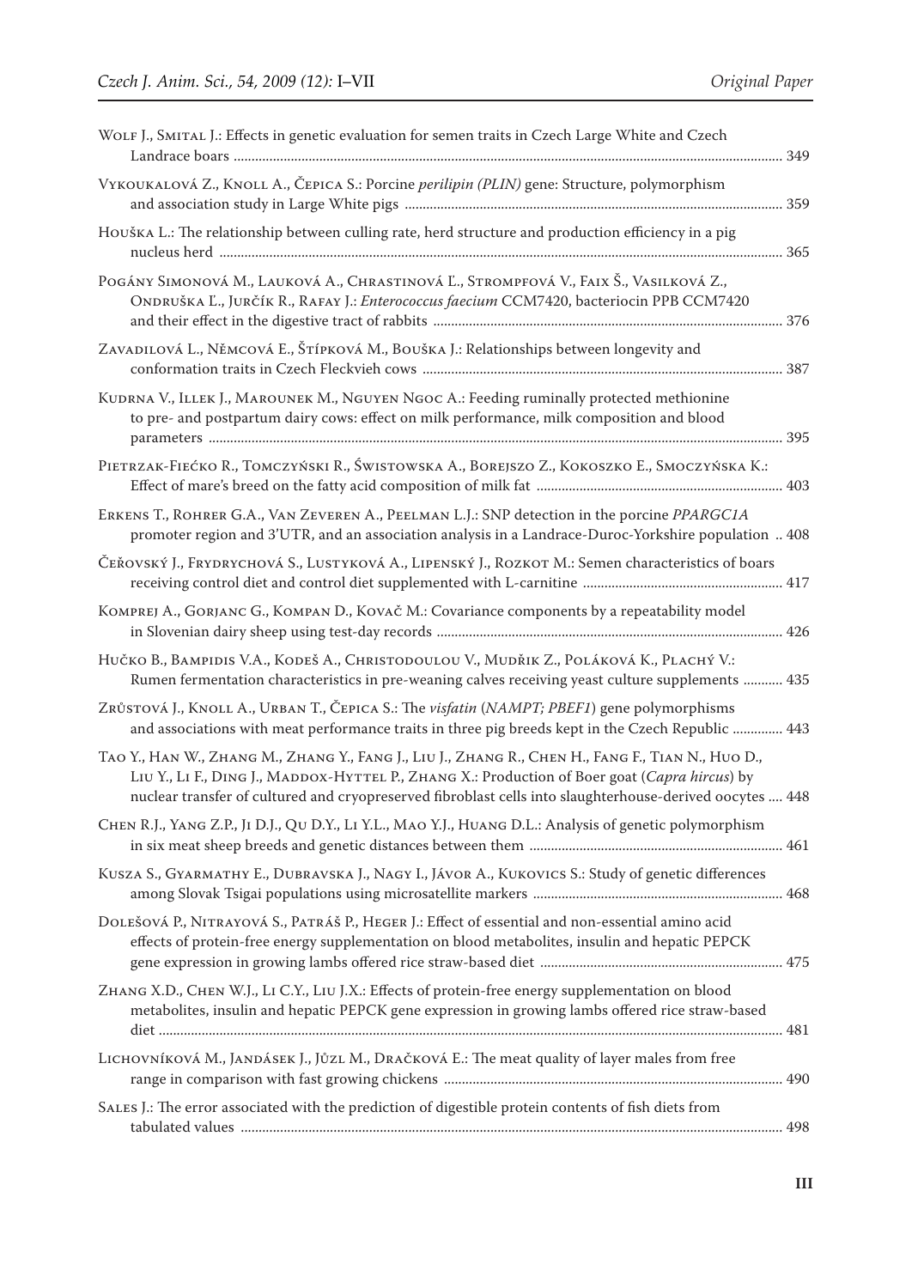| DOBŠÍKOVÁ R., SVOBODOVÁ Z., BLÁHOVÁ J., MODRÁ H., VELÍŠEK J.: The effect of transport                                                                                                            |  |
|--------------------------------------------------------------------------------------------------------------------------------------------------------------------------------------------------|--|
| ZAVADILOVÁ L., ŠTÍPKOVÁ M., NĚMCOVÁ E., BOUŠKA J., MATĚJÍČKOVÁ J.: Analysis of the phenotypic                                                                                                    |  |
| FRELICH J., ŠLACHTA M., HANUŠ O., ŠPIČKA J., SAMKOVÁ E.: Fatty acid composition of cow milk fat                                                                                                  |  |
| STRUSIŃSKA D., MINAKOWSKI D., BOMBA G., OTROCKA-DOMAGAŁA I., WIŚNIEWSKA M., TYWOŃCZUK J.:<br>Effect of whole cereal grains contained in the ration on calf performance and selected morphometric |  |
| VLKOVÁ E., GRMANOVÁ M., RADA V., HOMUTOVÁ I., DUBNÁ S.: Selection of probiotic bifidobacteria                                                                                                    |  |
| CHRONOWSKA E., TOMÁNEK M., KOTT T.: Effect of aromatase inhibitor (fadrozole) on proliferation,                                                                                                  |  |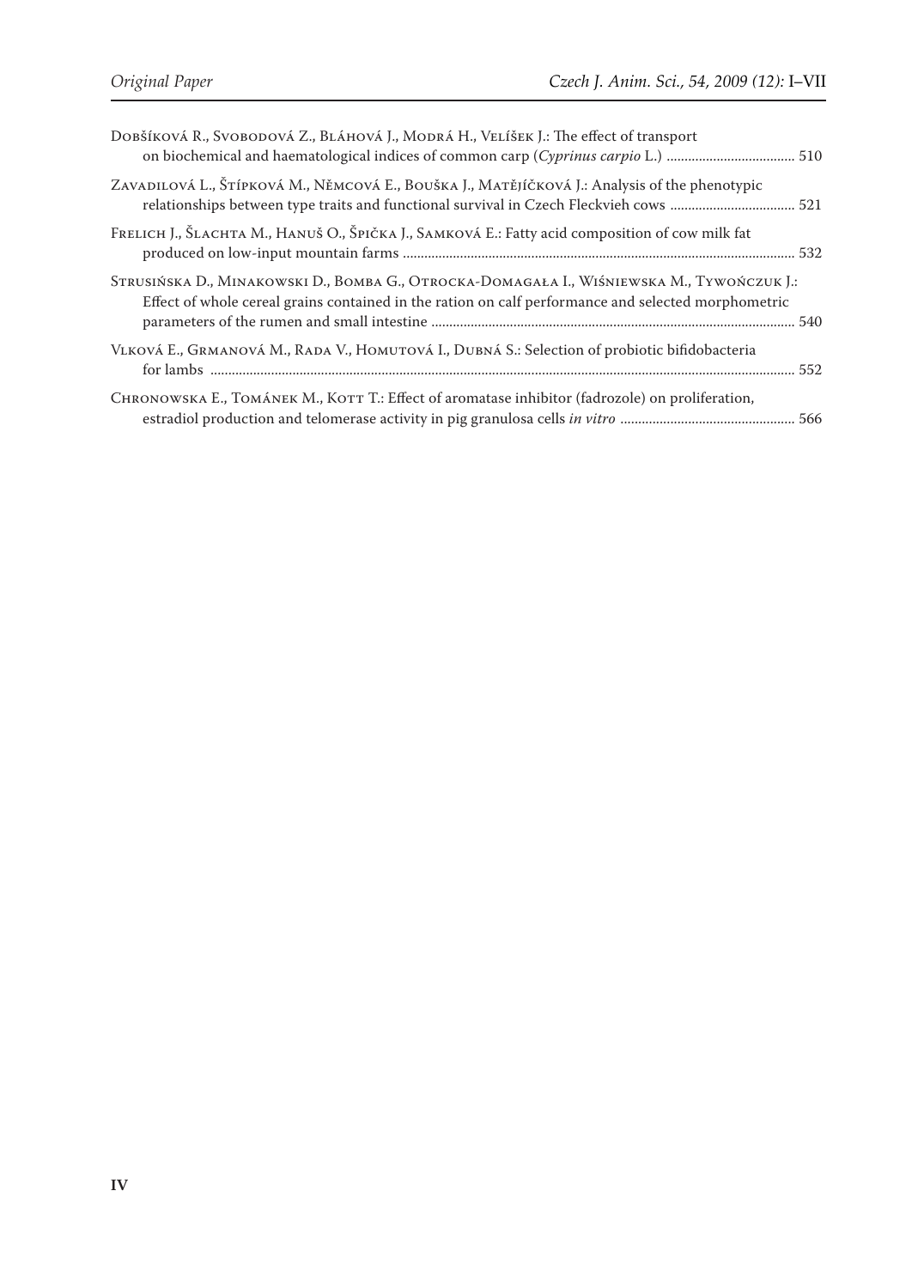## **AUTHOR INDEX**

| GONZÁLEZ-RODRÍGUEZ H.  150 |  |
|----------------------------|--|
|                            |  |
|                            |  |
|                            |  |
| GUERRERO-CERVANTES M.  150 |  |
|                            |  |
|                            |  |
|                            |  |
|                            |  |
|                            |  |
|                            |  |
|                            |  |
|                            |  |
|                            |  |
|                            |  |
|                            |  |
|                            |  |
|                            |  |
|                            |  |
|                            |  |
|                            |  |
|                            |  |
|                            |  |
|                            |  |
|                            |  |
|                            |  |
|                            |  |
|                            |  |
|                            |  |
|                            |  |
|                            |  |
|                            |  |
|                            |  |
|                            |  |
|                            |  |
|                            |  |
|                            |  |
|                            |  |
|                            |  |
|                            |  |
|                            |  |
|                            |  |
|                            |  |
|                            |  |
|                            |  |
|                            |  |
|                            |  |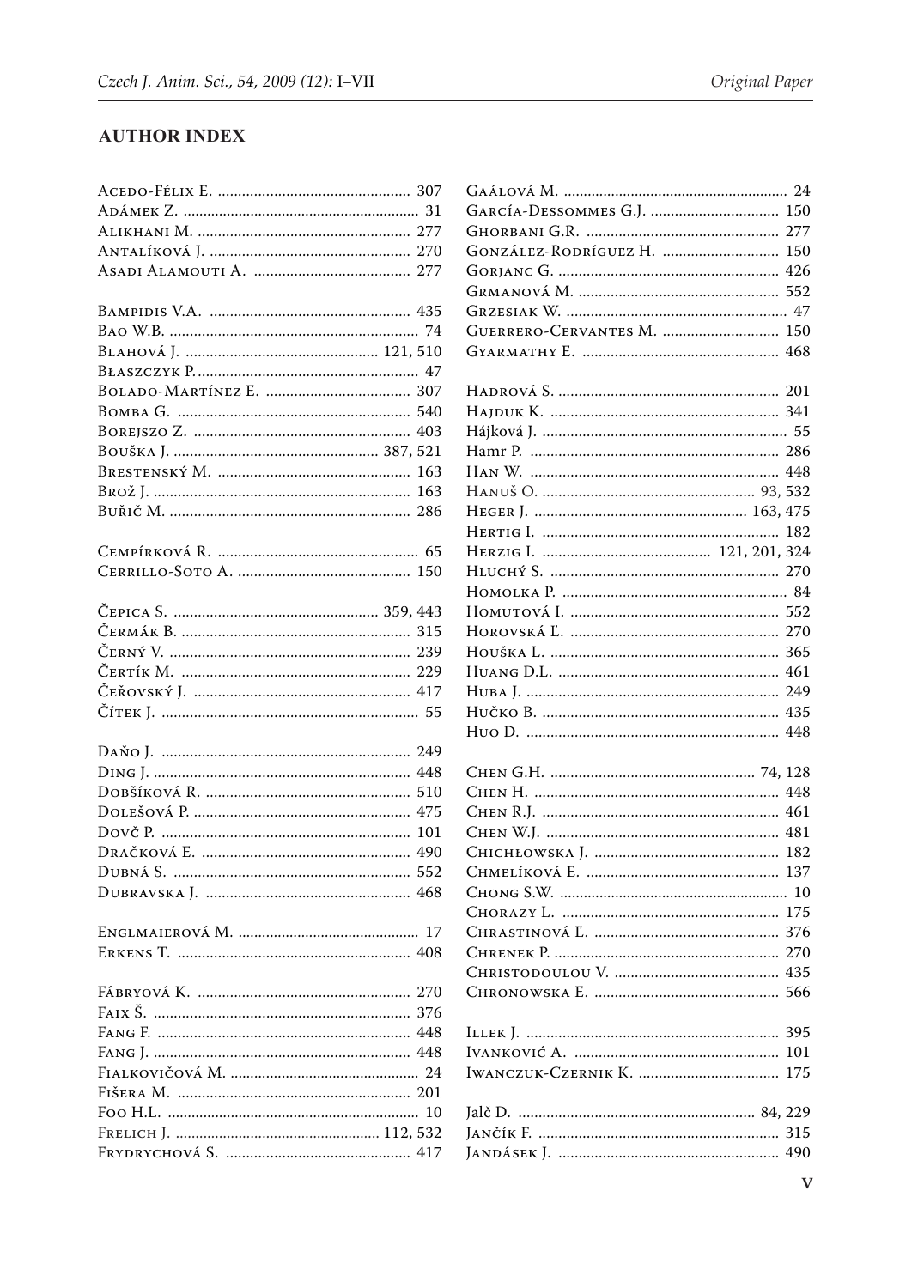| 293 |
|-----|
|     |
| 435 |
|     |
|     |
|     |
|     |
| 101 |
|     |
| 286 |
|     |
|     |
|     |
|     |
|     |
|     |
|     |
|     |
|     |
|     |
|     |
|     |
|     |
|     |
|     |
|     |
|     |
|     |
|     |
|     |
|     |
|     |
|     |
|     |
|     |
|     |
|     |
|     |

| MORALES-RODRÍGUEZ R.  150 |
|---------------------------|
|                           |
|                           |
|                           |
|                           |
|                           |
|                           |
|                           |
|                           |
|                           |
|                           |
|                           |
|                           |
|                           |
|                           |
|                           |
|                           |
|                           |
|                           |
|                           |
|                           |
|                           |
|                           |
|                           |
|                           |
|                           |
|                           |
|                           |
|                           |
|                           |
|                           |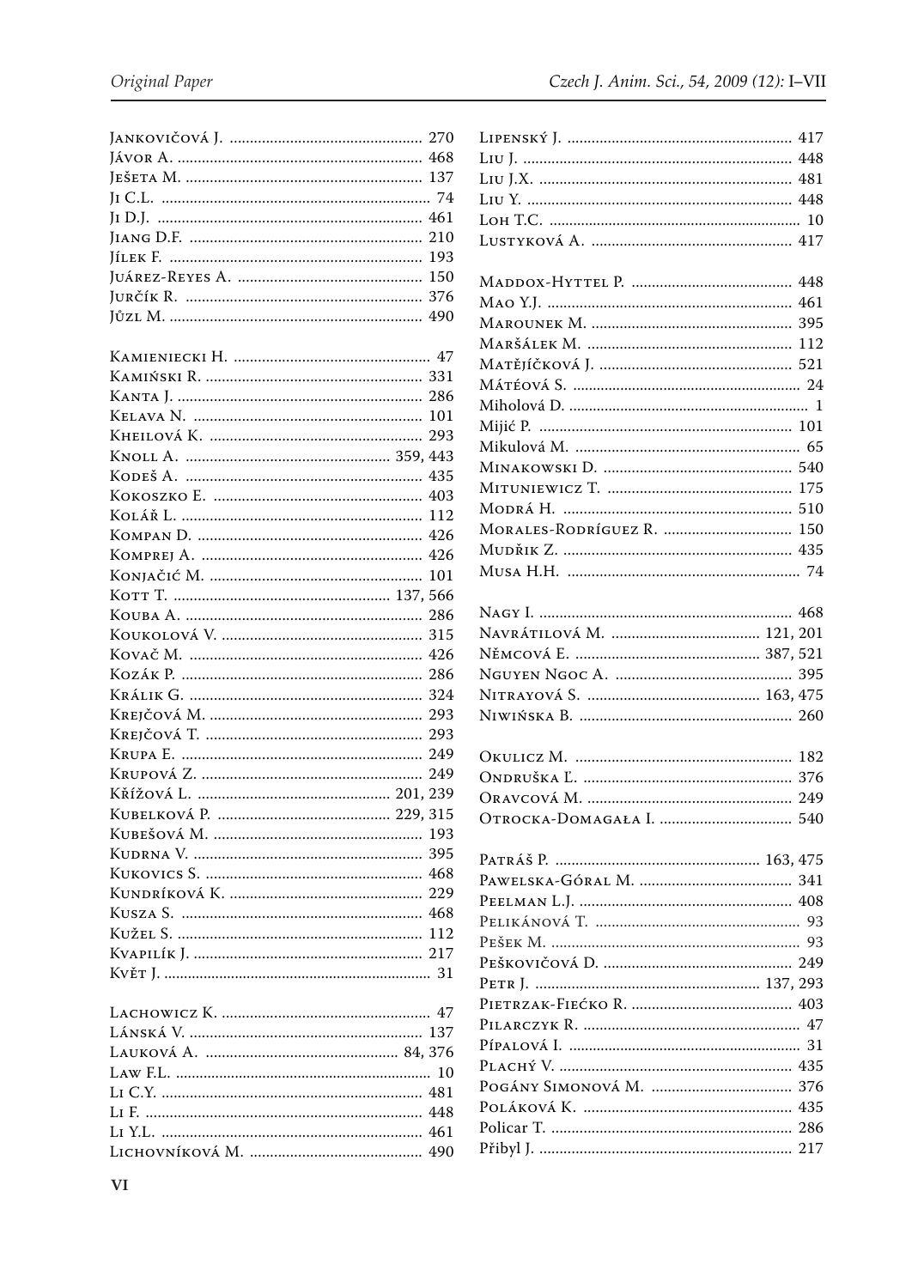|                                       | 552 |
|---------------------------------------|-----|
|                                       | 376 |
|                                       | 277 |
|                                       | 193 |
|                                       | 150 |
|                                       | 101 |
|                                       | 239 |
|                                       | 408 |
|                                       | 417 |
|                                       |     |
|                                       |     |
| Řена́к D. ……………………………………………… 193, 217 |     |
|                                       |     |
|                                       |     |
|                                       |     |
|                                       | 498 |
|                                       |     |
|                                       |     |
|                                       |     |
|                                       |     |
|                                       |     |
|                                       |     |
|                                       |     |
|                                       |     |
|                                       |     |
|                                       |     |
|                                       | 47  |
|                                       | 175 |
|                                       | 324 |
|                                       | 324 |
|                                       |     |
|                                       | 540 |
|                                       | 128 |
|                                       |     |
|                                       |     |
|                                       |     |
|                                       |     |
|                                       |     |
|                                       |     |
|                                       |     |
|                                       |     |
|                                       |     |
|                                       |     |
|                                       |     |
|                                       |     |
|                                       |     |
|                                       |     |

| 359 |
|-----|
|     |
|     |
|     |
| 175 |
|     |
|     |
|     |
|     |
|     |
|     |
|     |
|     |
|     |
|     |
|     |
|     |
|     |
|     |
|     |
|     |
|     |
|     |
|     |
|     |
|     |
|     |
|     |